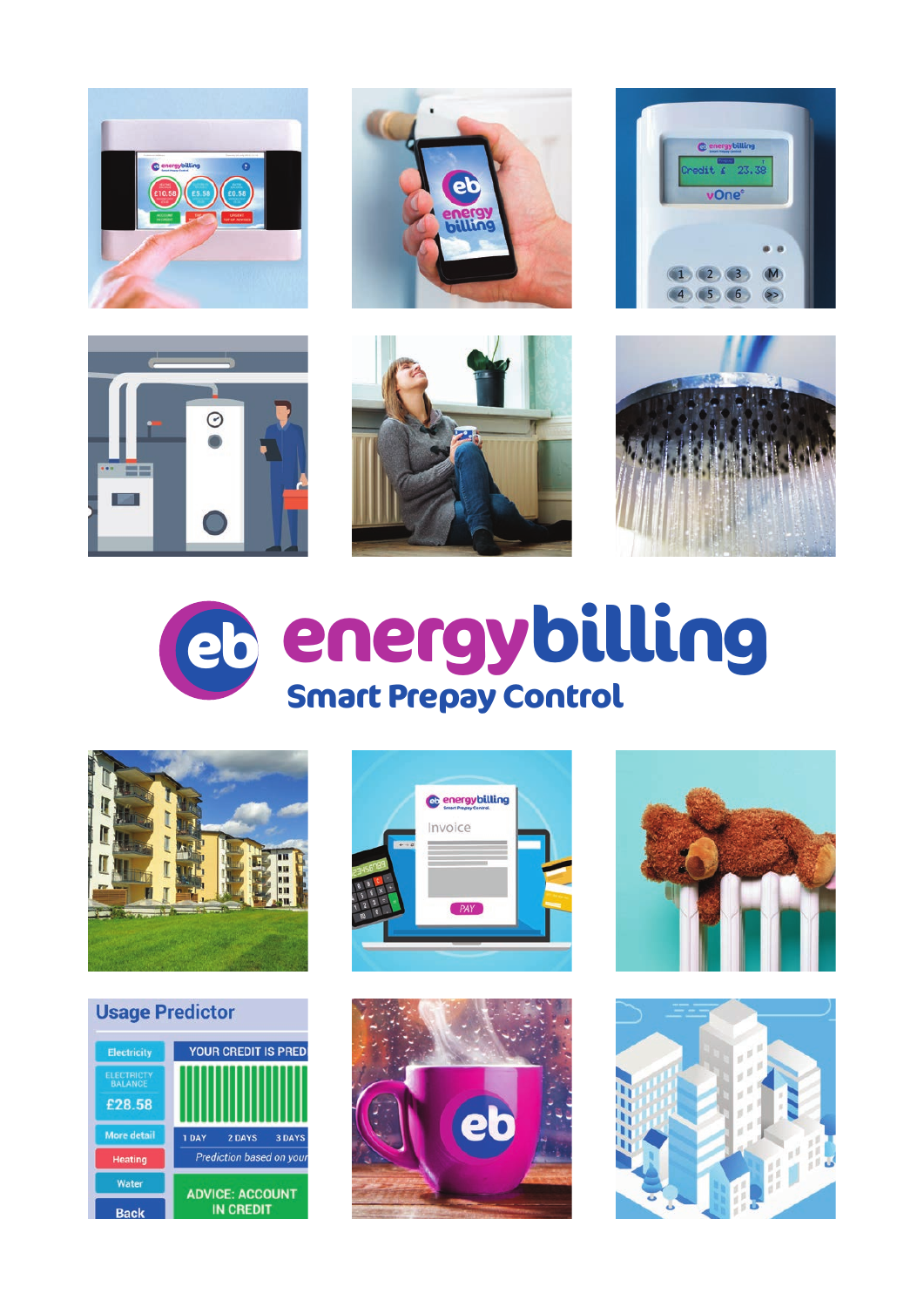

# **Take Smart Control**

**Energy Billing are specialists in the design, manufacture and installation of smart prepay devices and efficient back office billing and invoicing.**



### **Energy Billing are:**

- **Specialists in market-leading, smart prepay devices for your community of residents**
- **Providers of flexible and efficient invoicing and billing solutions**
- **The company who help residents take smart control of energy consumption**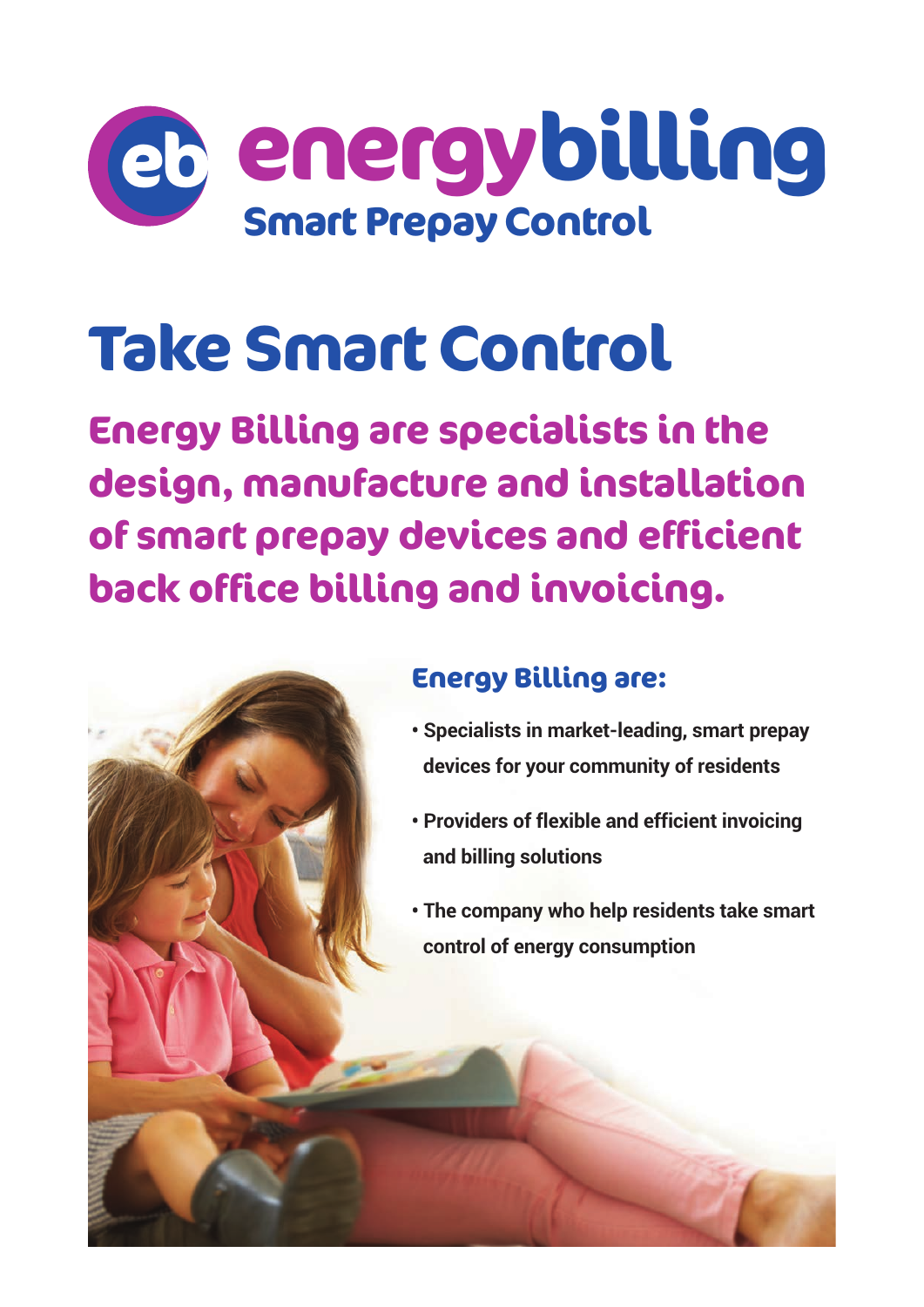## **Smart Control with Energy Billing**



## **vOne vThree eb eb**

#### **Introducing Energy Billing's smart prepay devices**

**Our wirelessly operated devices, designed to monitor residential metering systems, can be installed during a new build or retro-fitted into existing energy schemes. The vOne is designed to work with one utility and comes with a button operated control panel. The vThree is designed to work with up to three utilities and comes with a multi-functional colour touch screen.**

Our **vOne** and **vThree** prepay devices both have the option of App-based control and utilise the latest technologies for ease of use. Both can function in prepay and billing modes.

#### **Easy ways for your residents to pay**

Residents manage their finances by topping up their accounts using either the PayPoint network of 27,000 outlets, via standing order or direct banking, our 24/7 automated telephone payment line or our dedicated website **www.energybilling.co.uk**





#### **Account Invoicing and Billing Back Office**

The **vOne** and **vThree** prepay devices are supported by a comprehensive range of efficient back office account invoicing and billing solutions which can help recover any pre-existing account arrears and improve cash flow and scheme efficiency. Whether it's scheme utility billing or the collection of existing account arrears, with the UK's most comprehensive range of prepay devices for community heating schemes, **Energy Billing can help Housing Managers like you.**

## **Get in touch to find out more www.energybilling.biz**

**Tel: +44 (0) 1623 675 300 Email: info@energybilling.co.uk**